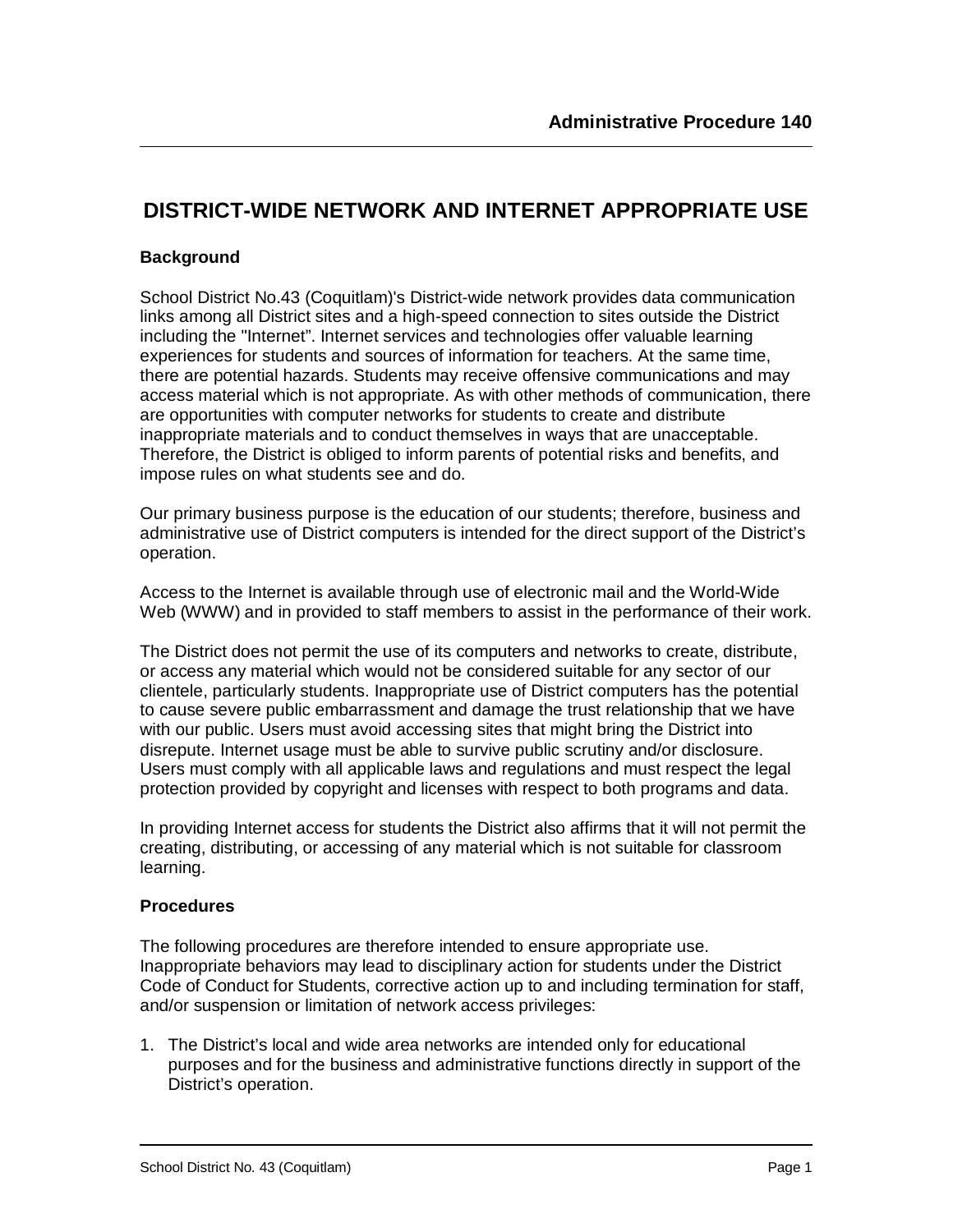- 2. Network services, and access to these services shall only be used by authorized persons. Where password-protected accounts are used, network users are personally responsible for all activity that occurs within their account. Where possible, students are to have their own password-protected account and teachers are not to permit students to operate under the teacher's account. Teachers are expected to take all reasonable precautions to ensure that their students are not accessing inappropriate material on the Internet.
- 3. When interacting with other users on the District-wide network or Internet, users are expected to behave as they would in any other environment where they represent their school. It is important that users conduct themselves in a responsible, ethical, and polite manner in accordance with the standards of propriety in the District.
- 4. Using the District's networks and the Internet for illegal, obscene, harassing or inappropriate purposes, or in support of such activities, is prohibited.
- 5. The District's networks are shared resources and must be used in moderation. From time to time, users may be asked to limit or relinquish access to high priority processes or to accommodate others.
- 6. Users are advised that computer systems (and files/records including email records) are District property and may be inspected or monitored at any time if misuse is suspected.
- 7. All above rules apply whether District network access is gained from in or out of school/work settings and/or school/work time.
- 8. Inappropriate use of network services includes, but is not limited to, the following:
	- 8.1 Users may not use the District's networks or computing equipment to:
		- 8.1.1 transmit any materials in violation of Canadian laws
		- 8.1.2 download, duplicate, store, or transmit pornographic materials
		- 8.1.3 transmit or post threatening, abusive, obscene or harassing material
		- 8.1.4 duplicate, store, or transmit copyrighted material that violates copyright law
		- 8.1.5 participate in pyramid schemes or chain mail
		- 8.1.6 harassment of other users
	- 8.2 Users may not violate, or attempt to violate, the security of the District's computers, data or network equipment or services. Users must not attempt to obscure the origin of any message or download materials under and assumed Internet address.
		- 8.2.1 Any attempts at unauthorized access of District data is prohibited and will result in termination of the user's computer and network privileges.
		- 8.2.2 Any attempt to vandalize District network accounts or systems is prohibited and will result in termination of the user's computer and network privileges. Vandalism is defined as any malicious attempt to harm or destroy data of another member, the District, or any of the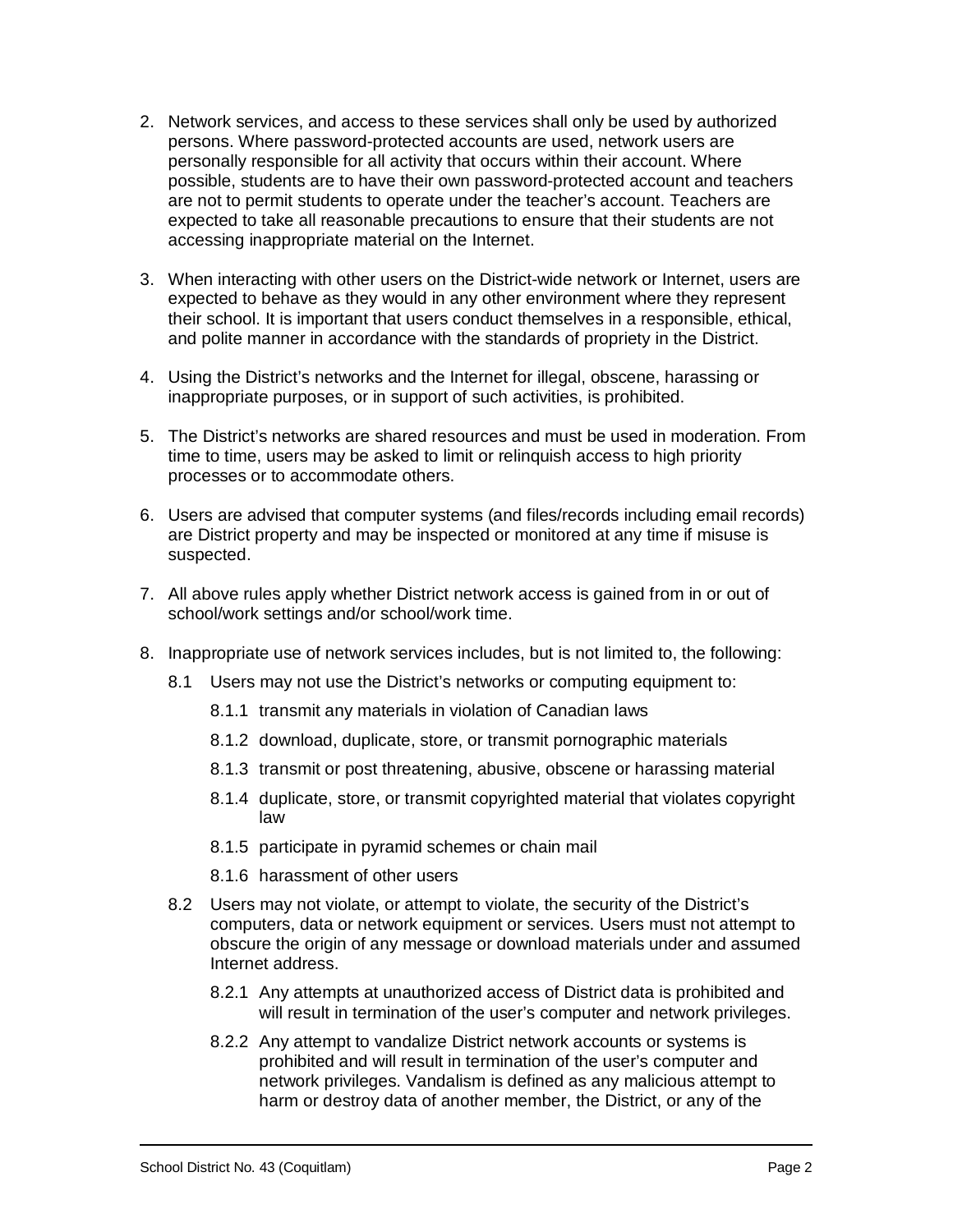agencies or other networks that are connected to the Internet. This includes, but is not limited to, the uploading or creation of computer viruses.

- 8.2.3 Use of another individual's password-protected account is prohibited.
- 8.2.4 Any user identified as a security risk or having a history of problems with other computer systems may be denied access to the District's networks and services.
- 8.3 Users may not:

8.3.1 use abusive, vulgar, profane, obscene, harassing, or other inappropriate language;

- 8.3.2 criticize the spelling, writing or keyboarding of others;
- 8.3.3 re-post personal electronic mail received to public forums (e.g., listserves, newsgroups) without the permission of the author.
- 8.3.4 share password(s) with others;
- 8.3.5 distribute or use anyone else's account name and password;
- 8.3.6 reveal anyone else's personal address, phone number, or picture without their consent, except as required in the course of one's duties;
- 8.3.7 use network access for business purposes or anything else not related to the individual's position in the District.
- 8.3.8 Transmit or expose to Internet access, personal, confidential or protected information which is reasonably likely to be excepted or excluded from access under the Freedom of Information and Protection of Privacy Act.
- 9. Schools will, where and when appropriate, ensure that the Student Internet Registration Form (Form 140-1) is completed and signed.

Reference: Section 65, 85, School Act Form 140-1 Student Internet Registration Form

Board Minutes

June 1997 Volume 39 Page 85 Policy II-B-77 June 2005 Volume 47 Page 78 AP 140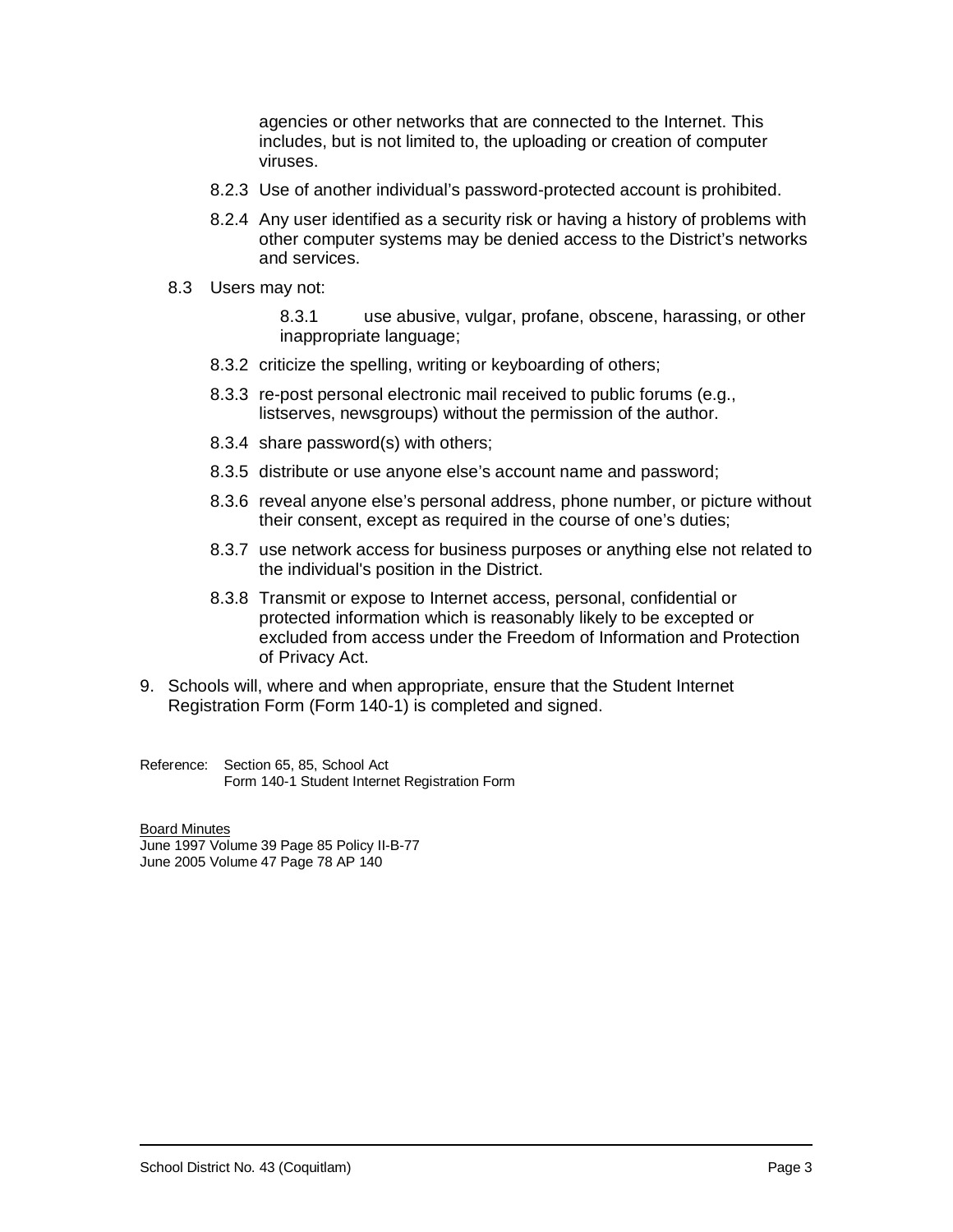### **STUDENT INTERNET REGISTRATION FORM**



Dear Parents:

School District #43 (Coquitlam) provides a district-wide network for instructional purposes. This includes technology links among all district schools and a connection to sites outside the district including the "Internet". Electronic information is often much more current, less expensive, and easier to access than conventional sources. The World Wide Web has provided a vehicle for students to create and share projects on a global scale. (See some of our students' work at [http://www.schdist43.bc.ca\)](http://www.schdist43.bc.ca)).

The primary purpose of the district-wide network is to enhance student learning in schools. For example, students can use electronic mail and the World-Wide-Web (WWW) to communicate with experts in various fields of study, professionals working with students, and other students throughout the province, the country, and around the world. Students can use electronic tools to access current information in international libraries and databases (e.g. reports from a recent UN conference, research on Salmon in the Fraser River).

At the same time, there are potential hazards. While our staff make every effort to avoid misuse of the Internet services, students may receive offensive communications and may access material which is not appropriate. As with other methods of communication, there are opportunities with computer networks for students to create and distribute inappropriate materials and to conduct themselves in ways that are unacceptable.

The accompanying **registration form** has been provided to:

- acknowledge that while every effort is made to ensure that students do not access inappropriate material, the possibility does exist for that to occur.
- advise you that any inappropriate use by the student will result in appropriate disciplinary action by the school

Your cooperation in assuring that this form is signed and returned to your son/daughter's school is critical to our operation of this educational service

School District No. 43(Coquitlam)